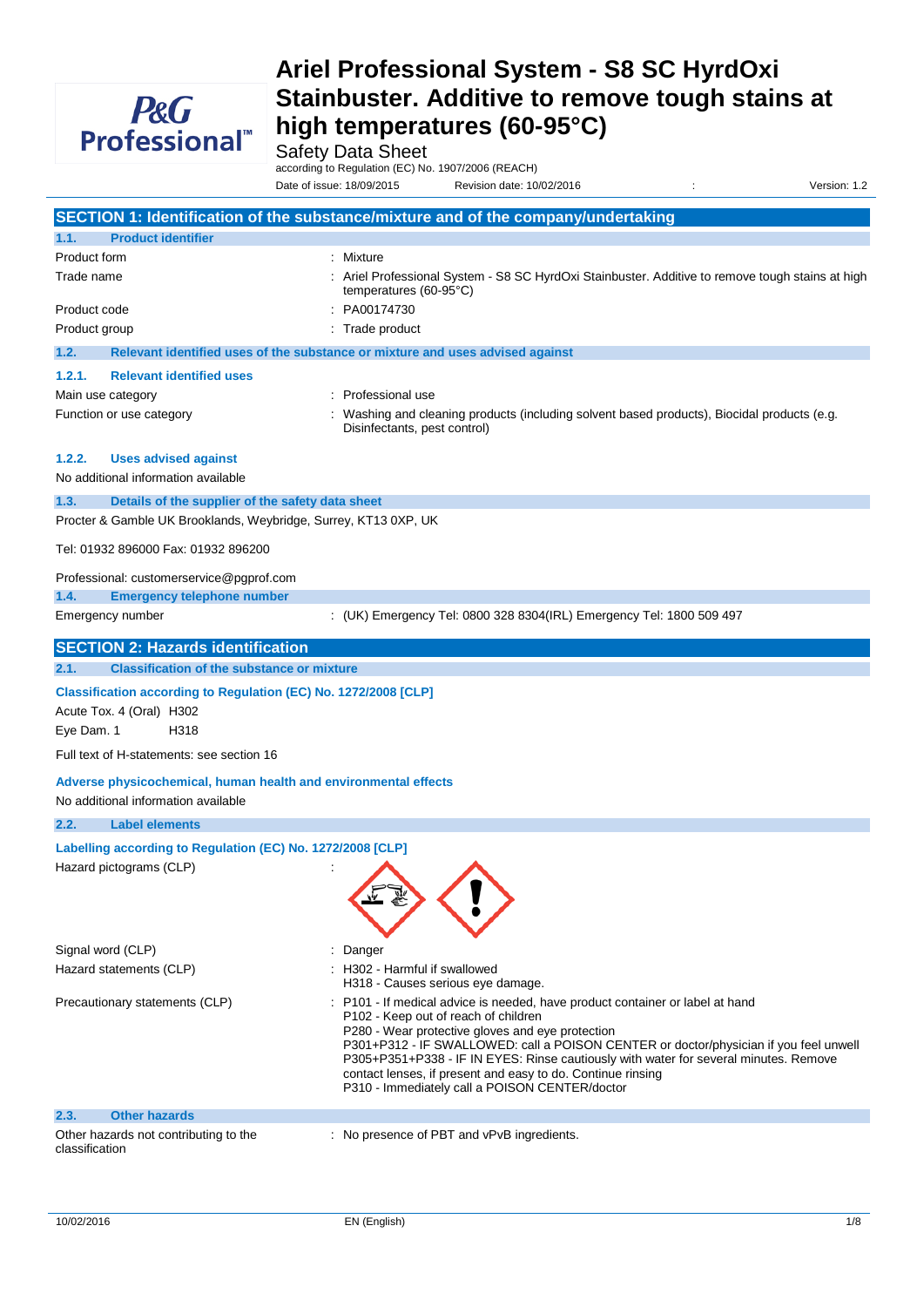Safety Data Sheet

according to Regulation (EC) No. 1907/2006 (REACH)

## **SECTION 3: Composition/information on ingredients**

## **3.1. Substance**

Not applicable

| 3.2.<br><b>Mixture</b> |                                                                                                      |               |                                                                                                                                                               |
|------------------------|------------------------------------------------------------------------------------------------------|---------------|---------------------------------------------------------------------------------------------------------------------------------------------------------------|
| <b>Name</b>            | <b>Product identifier</b>                                                                            | $\frac{9}{6}$ | <b>Classification according to</b><br><b>Regulation (EC) No. 1272/2008</b><br>[CLP]                                                                           |
| Hydrogen Peroxide      | (CAS No) 7722-84-1<br>(EC no) 231-765-0<br>(EC index no) 008-003-00-9<br>(REACH-no) 01-2119485845-22 | $10 - 20$     | Ox. Lig. 1, H271<br>Acute Tox. 4 (Oral), H302<br>Acute Tox. 4 (Inhalation: vapour), H332<br>Skin Corr. 1A, H314<br>STOT SE 3. H335<br>Aquatic Chronic 3, H412 |

Full text of H-statements: see section 16

| <b>SECTION 4: First aid measures</b>                                |                                                                                                                                                                                             |
|---------------------------------------------------------------------|---------------------------------------------------------------------------------------------------------------------------------------------------------------------------------------------|
| <b>Description of first aid measures</b><br>4.1.                    |                                                                                                                                                                                             |
| First-aid measures after inhalation                                 | : IF INHALED: remove victim to fresh air and keep at rest in a position comfortable for breathing.<br>Call a POISON CENTER or doctor/physician if you feel unwell.                          |
| First-aid measures after skin contact                               | : IF ON SKIN: Wash with plenty of Water. Remove/Take off immediately all contaminated<br>clothing. Immediately call a POISON CENTER or doctor/physician. Discontinue use of product.        |
| First-aid measures after eye contact                                | : IF IN EYES: Rinse cautiously with water for several minutes. Remove contact lenses, if present<br>and easy to do. Continue rinsing. Immediately call a POISON CENTER or doctor/physician. |
| First-aid measures after ingestion                                  | : IF SWALLOWED: rinse mouth. Do NOT induce vomiting. Drink small amount of water to dilute.<br>Immediately call a POISON CENTER or doctor/physician.                                        |
| Most important symptoms and effects, both acute and delayed<br>4.2. |                                                                                                                                                                                             |
| Symptoms/injuries after inhalation                                  | : Coughing. sneezing.                                                                                                                                                                       |
| Symptoms/injuries after skin contact                                | : Redness. Swelling. dryness. Itching.                                                                                                                                                      |
| Symptoms/injuries after eye contact                                 | Severe pain. Redness. Swelling. Blurred vision.                                                                                                                                             |
| Symptoms/injuries after ingestion                                   | : Oral mucosal or gastro-intestinal irritation. Nausea. Vomiting. Excessive secretion. Diarrhoea.                                                                                           |
| 4.3.                                                                | Indication of any immediate medical attention and special treatment needed                                                                                                                  |
| Refer to section 4.1.                                               |                                                                                                                                                                                             |
| <b>SECTION 5: Firefighting measures</b>                             |                                                                                                                                                                                             |
| 5.1.<br><b>Extinguishing media</b>                                  |                                                                                                                                                                                             |
| Suitable extinguishing media                                        | : Dry chemical powder, alcohol-resistant foam, carbon dioxide (CO2).                                                                                                                        |
| 5.2.<br>Special hazards arising from the substance or mixture       |                                                                                                                                                                                             |
| Fire hazard                                                         | No fire hazard. Non combustible.                                                                                                                                                            |
| Explosion hazard                                                    | Product is not explosive.                                                                                                                                                                   |
| Reactivity                                                          | May cause or intensify fire; oxidizer. Contact with combustible material may cause fire.                                                                                                    |
| 5.3.<br><b>Advice for firefighters</b>                              |                                                                                                                                                                                             |
| Firefighting instructions                                           | : No specific firefighting instructions required.                                                                                                                                           |
| Protection during firefighting                                      | : In case of inadequate ventilation wear respiratory protection.                                                                                                                            |
| <b>SECTION 6: Accidental release measures</b>                       |                                                                                                                                                                                             |
| 6.1.                                                                | Personal precautions, protective equipment and emergency procedures                                                                                                                         |
| 6.1.1.<br>For non-emergency personnel                               |                                                                                                                                                                                             |
| Protective equipment                                                | : Wear suitable gloves and eye/face protection.                                                                                                                                             |

#### **6.1.2. For emergency responders**

| 6.2. | <b>Environmental precautions</b>                                                                                     |
|------|----------------------------------------------------------------------------------------------------------------------|
|      | Consumer products ending up down the drain after use. Prevent soil and water pollution. Prevent spreading in sewers. |

| 6.3.            | Methods and material for containment and cleaning up |                                                                                                                                                                                                                                                                                                                                                                     |
|-----------------|------------------------------------------------------|---------------------------------------------------------------------------------------------------------------------------------------------------------------------------------------------------------------------------------------------------------------------------------------------------------------------------------------------------------------------|
| For containment |                                                      | : Scoop absorbed substance into closing containers.                                                                                                                                                                                                                                                                                                                 |
|                 | Methods for cleaning up                              | : Small quantities of liquid spill: take up in non-combustible absorbent material and shovel into<br>container for disposal. Large spills: contain released substance, pump into suitable containers.<br>This material and its container must be disposed of in a safe way, and as per local legislation.<br>Small quantities of solid spill: wash down with water. |

Protective equipment : Wear suitable gloves and eye/face protection.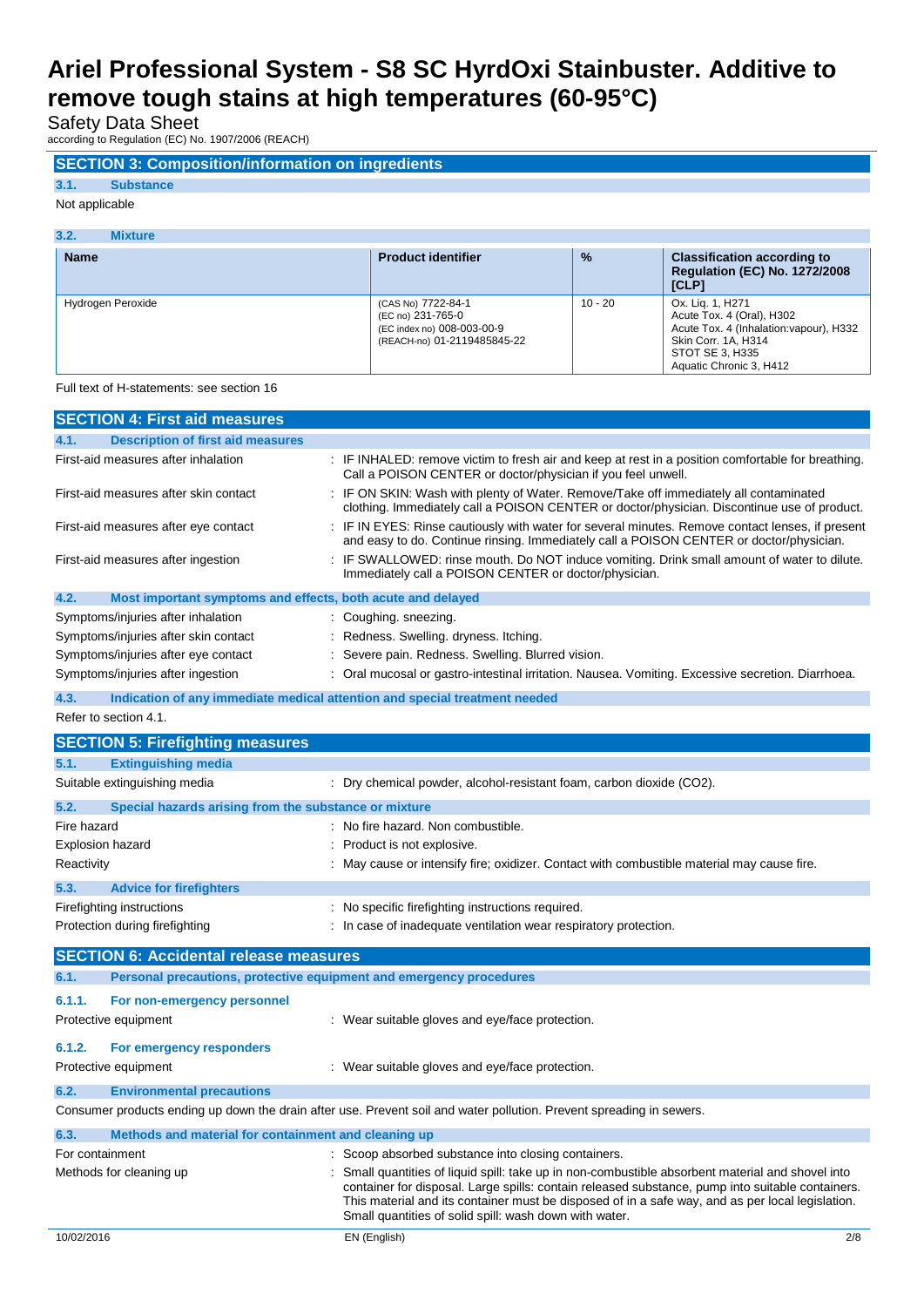## Safety Data Sheet

according to Regulation (EC) No. 1907/2006 (REACH)

| Other information |                                                              |    | : Avoid contact with skin, eyes and clothing.                                                                                                                                                               |
|-------------------|--------------------------------------------------------------|----|-------------------------------------------------------------------------------------------------------------------------------------------------------------------------------------------------------------|
| 6.4.              | <b>Reference to other sections</b>                           |    |                                                                                                                                                                                                             |
|                   | Refer to Sections 8 and 13.                                  |    |                                                                                                                                                                                                             |
|                   | <b>SECTION 7: Handling and storage</b>                       |    |                                                                                                                                                                                                             |
| 7.1.              | <b>Precautions for safe handling</b>                         |    |                                                                                                                                                                                                             |
|                   | Precautions for safe handling                                | ÷  | Do not eat, drink or smoke when using this product. Use personal protective equipment as<br>required. Avoid contact with eyes. Do not handle until all safety precautions have been read<br>and understood. |
| 7.2.              | Conditions for safe storage, including any incompatibilities |    |                                                                                                                                                                                                             |
|                   | Storage conditions                                           |    | : Store in original container. Refer to section 10.                                                                                                                                                         |
|                   | Incompatible products                                        |    | $\therefore$ Refer to section 10.                                                                                                                                                                           |
|                   | Incompatible materials                                       | ۰. | Refer to section 10.                                                                                                                                                                                        |
|                   | Prohibitions on mixed storage                                |    | Not applicable.                                                                                                                                                                                             |
| Storage area      |                                                              |    | Store in a cool and well-ventilated place. Store in a dry area. Store away from heat. Keep away<br>from ignition sources.                                                                                   |

#### **7.3. Specific end use(s)**

Refer to section 1.2.

### **SECTION 8: Exposure controls/personal protection**

**8.1. Control parameters**

#### **8.1.1. National limit values**

| Hydrogen Peroxide (7722-84-1) |                               |                         |  |  |
|-------------------------------|-------------------------------|-------------------------|--|--|
| United Kingdom                | WEL TWA (mg/m <sup>3</sup> )  | 1.4 mg/m <sup>3</sup>   |  |  |
| United Kingdom                | WEL TWA (ppm)                 | l ppm                   |  |  |
| United Kingdom                | WEL STEL (mg/m <sup>3</sup> ) | $2.8 \,\mathrm{mq/m^3}$ |  |  |
| United Kingdom                | WEL STEL (ppm)                | 2 ppm                   |  |  |

### **8.1.2. Monitoring procedures: DNELS, PNECS, OEL**

| Hydrogen Peroxide (7722-84-1)              |                                          |
|--------------------------------------------|------------------------------------------|
| DNEL/DMEL (Workers)                        |                                          |
| Acute - local effects, inhalation          | $3$ mg/m <sup>3</sup>                    |
| Long-term - local effects, inhalation      | 1.4 mg/m <sup>3</sup>                    |
| DNEL/DMEL (General population)             |                                          |
| Acute - local effects, inhalation          | 1.93 mg/m <sup>3</sup>                   |
| Long-term - local effects, inhalation      | $0.21 \text{ mg/m}^3$                    |
| PNEC (Water)                               |                                          |
| PNEC aqua (freshwater)                     | $0.0126$ mg/l                            |
| PNEC aqua (marine water)                   | $0.0126$ mg/l                            |
| PNEC aqua (intermittent, freshwater)       | $0.0138$ mg/l                            |
| <b>PNEC (Sediment)</b>                     |                                          |
| PNEC sediment (freshwater)                 | $0.047$ mg/kg dwt                        |
| PNEC sediment (marine water)               | $0.047$ mg/kg dwt                        |
| PNEC (Soil)                                |                                          |
| PNEC soil                                  | $0.0023$ mg/kg dwt                       |
| PNEC (STP)                                 |                                          |
| PNEC sewage treatment plant                | $4.66$ mg/l                              |
|                                            |                                          |
| 8.2.<br><b>Exposure controls</b>           |                                          |
| 8.2.1.<br>Appropriate engineering controls | No additional information available<br>÷ |

| 8.2.2. | Personal protective equipment |                                    |
|--------|-------------------------------|------------------------------------|
|        | Eye protection                | Wear eye/face protection.          |
|        | Skin and body protection      | Wear suitable protective clothing. |
|        | Respiratory protection        | Not applicable.                    |
|        | Thermal hazard protection     | Not applicable.                    |
|        |                               |                                    |

8.2.3. Environmental exposure controls

Prevent that the undiluted product reaches surface waters.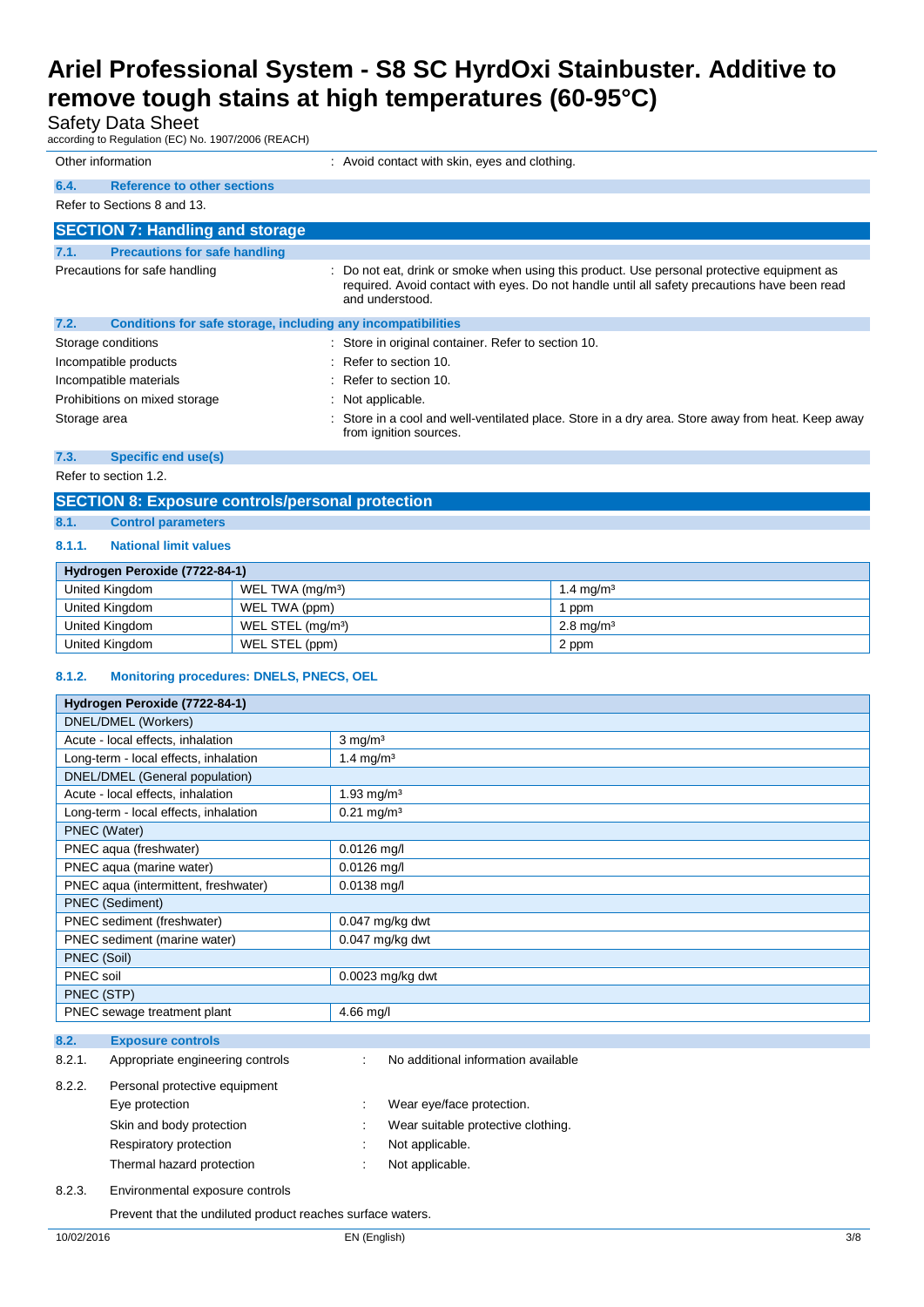Safety Data Sheet

according to Regulation (EC) No. 1907/2006 (REACH)

### **SECTION 9: Physical and chemical properties**

**9.1. Information on basic physical and chemical properties**

| <b>Property</b>                            | Value                                                                                                                                                       | <b>Unit</b>      | <b>Test method/Notes</b>                                                                             |
|--------------------------------------------|-------------------------------------------------------------------------------------------------------------------------------------------------------------|------------------|------------------------------------------------------------------------------------------------------|
| Appearance                                 | Liquid.                                                                                                                                                     |                  |                                                                                                      |
| Physical state                             | Liquid                                                                                                                                                      |                  |                                                                                                      |
| Colour                                     | Colourless.                                                                                                                                                 |                  |                                                                                                      |
| Odour                                      | pleasant (perfume).                                                                                                                                         |                  |                                                                                                      |
| Odour threshold                            |                                                                                                                                                             | ppm              | Perceived odor at typical use conditions                                                             |
| pH                                         | $2.5 - 5$                                                                                                                                                   |                  |                                                                                                      |
| Melting point                              |                                                                                                                                                             | °C               | Not available. This property is not<br>relevant for the safety and classification<br>of this product |
| Freezing point                             |                                                                                                                                                             |                  | Not available. This property is not<br>relevant for the safety and classification<br>of this product |
| Boiling point                              | No data available                                                                                                                                           |                  |                                                                                                      |
| Flash point                                | $\geq 60$                                                                                                                                                   | °C               |                                                                                                      |
| Relative evaporation rate (butylacetate=1) |                                                                                                                                                             |                  | Not available. This property is not<br>relevant for the safety and classification<br>of this product |
| Flammability (solid, gas)                  |                                                                                                                                                             |                  | Not applicable. This property is not<br>relevant for liquid product forms                            |
| <b>Explosive limits</b>                    |                                                                                                                                                             | g/m <sup>3</sup> | Not available. This property is not<br>relevant for the safety and classification<br>of this product |
| Vapour pressure                            |                                                                                                                                                             |                  | Not available. This property is not<br>relevant for the safety and classification<br>of this product |
| Relative density                           | 1.07                                                                                                                                                        |                  |                                                                                                      |
| Solubility                                 | Soluble in water.                                                                                                                                           |                  |                                                                                                      |
| Log Pow                                    |                                                                                                                                                             |                  | Not applicable. This property is not<br>relevant for mixtures                                        |
| Auto-ignition temperature                  |                                                                                                                                                             |                  | Not available. This property is not<br>relevant for the safety and classification<br>of this product |
| Decomposition temperature                  |                                                                                                                                                             | °C               | Not available. This property is not<br>relevant for the safety and classification<br>of this product |
| Viscosity                                  | No data available                                                                                                                                           |                  |                                                                                                      |
| <b>Explosive properties</b>                | Not applicable. This product is not classified as explosive as it does not contain any<br>substances which possesses explosive properties CLP (Art 14 (2)). |                  |                                                                                                      |
| Oxidising properties                       | Not applicable. This product is not classified as oxidizing as it does not contain any<br>substances which possesses oxidizing properties CLP (Art 14 (2)). |                  |                                                                                                      |
| 9.2.<br><b>Other information</b>           |                                                                                                                                                             |                  |                                                                                                      |

No additional information available

### **SECTION 10: Stability and reactivity**

## **10.1. Reactivity**

May cause or intensify fire; oxidizer. Contact with combustible material may cause fire.

#### **10.2. Chemical stability**

Stable under normal conditions.

### **10.3. Possibility of hazardous reactions**

Refer to section 10.1 on Reactivity.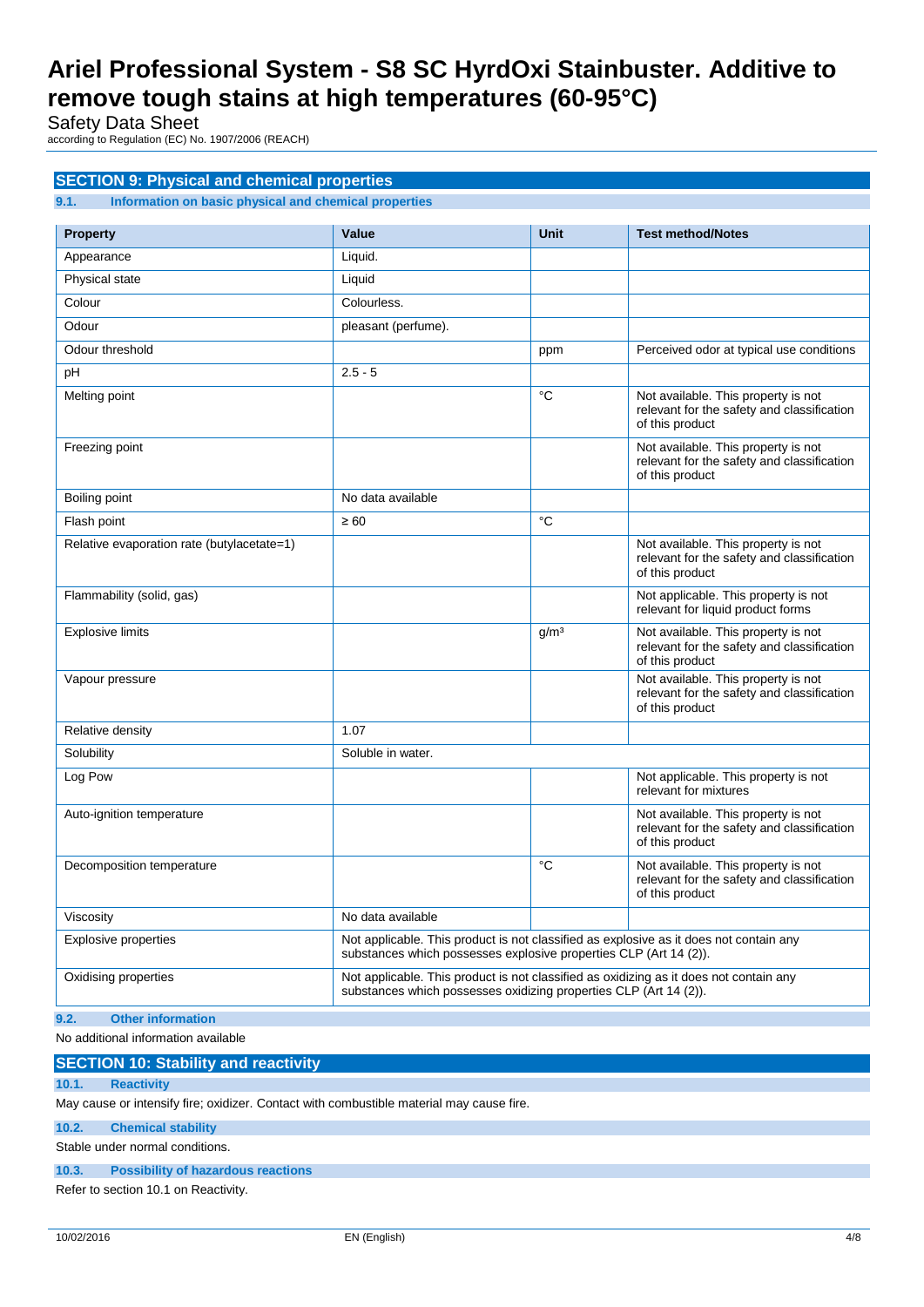### Safety Data Sheet

according to Regulation (EC) No. 1907/2006 (REACH)

#### **10.4. Conditions to avoid**

#### Not required for normal conditions of use.

**10.5. Incompatible materials**

## combustible materials.

#### **10.6. Hazardous decomposition products**

None under normal use.

### **SECTION 11: Toxicological information**

#### **11.1. Information on toxicological effects**

#### **11.1.1. Mixture**

| Ariel Professional System - S8 SC HyrdOxi Stainbuster. Additive to remove tough stains at high temperatures (60-95°C) |                                                                                                      |  |
|-----------------------------------------------------------------------------------------------------------------------|------------------------------------------------------------------------------------------------------|--|
| Acute toxicity                                                                                                        | Oral: Harmful if swallowed.                                                                          |  |
| Skin corrosion/irritation                                                                                             | Not classified (*)                                                                                   |  |
| Serious eye damage/irritation                                                                                         | Causes serious eye damage.                                                                           |  |
| Respiratory or skin sensitisation                                                                                     | Not classified (*)                                                                                   |  |
| Germ cell mutagenicity                                                                                                | Not classified (*)                                                                                   |  |
| Carcinogenicity                                                                                                       | Not classified (*)                                                                                   |  |
| Reproductive toxicity                                                                                                 | Not classified (*)                                                                                   |  |
| Specific target organ toxicity (single exposure)                                                                      | Not classified (*)                                                                                   |  |
| Specific target organ toxicity (repeated<br>exposure)                                                                 | Not classified (*)                                                                                   |  |
| Aspiration hazard<br>.                                                                                                | Not classified (*)<br>$-2.41$ $-2.1$<br>.<br>$\cdot$ $\cdot$ $\cdot$ $\cdot$<br>$\sim$ $\sim$ $\sim$ |  |

(\*) Based upon available data of the substances and/or the product, product classification criteria are not met. See Section 2 and Section 16 for applicable hazard classification and classification procedure, respectively.

#### **11.1.2. Substances in the mixture**

#### Acute toxicity:

| <b>Hydrogen Peroxide (7722-84-1)</b> |                           |  |
|--------------------------------------|---------------------------|--|
| LD50 oral rat                        | ' mg/kg OECD 401<br>693.7 |  |
| LD50 dermal rabbit                   | ∠,000 mg/kg               |  |

| <b>SECTION 12: Ecological information</b>     |                                                                                                                                                                                                                                                 |  |
|-----------------------------------------------|-------------------------------------------------------------------------------------------------------------------------------------------------------------------------------------------------------------------------------------------------|--|
| 12.1.<br><b>Toxicity</b>                      |                                                                                                                                                                                                                                                 |  |
| Ecology - general                             | : No known adverse effects on the functioning of water treatment plants under normal use<br>conditions as recommended. The product is not considered harmful to aquatic organisms nor to<br>cause long-term adverse effects in the environment. |  |
| Hydrogen Peroxide (7722-84-1)                 |                                                                                                                                                                                                                                                 |  |
| LC50 fishes 1                                 | 16.4 mg/l Pimephales promelas; 96 h                                                                                                                                                                                                             |  |
| EC50 Daphnia 1                                | 2.4 mg/l Daphnia pulex; 48 h                                                                                                                                                                                                                    |  |
| EC50 other aquatic organisms 1                | > 1000 mg/l OECD 209; 3 h                                                                                                                                                                                                                       |  |
| ErC50 (algae)                                 | 1.38 mg/l Skeletonema costatum; 72 h                                                                                                                                                                                                            |  |
|                                               |                                                                                                                                                                                                                                                 |  |
| 12.2.<br><b>Persistence and degradability</b> |                                                                                                                                                                                                                                                 |  |
|                                               |                                                                                                                                                                                                                                                 |  |

| Hydrogen Peroxide (7722-84-1)             |                                                                         |  |  |
|-------------------------------------------|-------------------------------------------------------------------------|--|--|
| Persistence and degradability             | Biodegradable.                                                          |  |  |
| Biodegradation                            | $> 99\%$ O2; 0.02 d; OECD 209; $> 60\%$ (10 d)                          |  |  |
| 12.3.<br><b>Bioaccumulative potential</b> |                                                                         |  |  |
| Hydrogen Peroxide (7722-84-1)             |                                                                         |  |  |
| Bioaccumulative potential                 | Not expected to bioaccumulate due to the low log Kow ( $log Kow < 4$ ). |  |  |

### **12.4. Mobility in soil**

No additional information available

| 12.5.<br><b>Results of PBT and vPvB assessment</b>                                                                    |                                                                                                                                                                                 |  |  |  |  |
|-----------------------------------------------------------------------------------------------------------------------|---------------------------------------------------------------------------------------------------------------------------------------------------------------------------------|--|--|--|--|
| Ariel Professional System - S8 SC HyrdOxi Stainbuster. Additive to remove tough stains at high temperatures (60-95°C) |                                                                                                                                                                                 |  |  |  |  |
| Results of PBT assessment                                                                                             | No presence of PBT and vPvB ingredients                                                                                                                                         |  |  |  |  |
| <b>Component</b>                                                                                                      |                                                                                                                                                                                 |  |  |  |  |
| Hydrogen Peroxide (7722-84-1)                                                                                         | This substance/mixture does not meet the PBT criteria of REACH regulation, annex XIII<br>This substance/mixture does not meet the vPvB criteria of REACH regulation, annex XIII |  |  |  |  |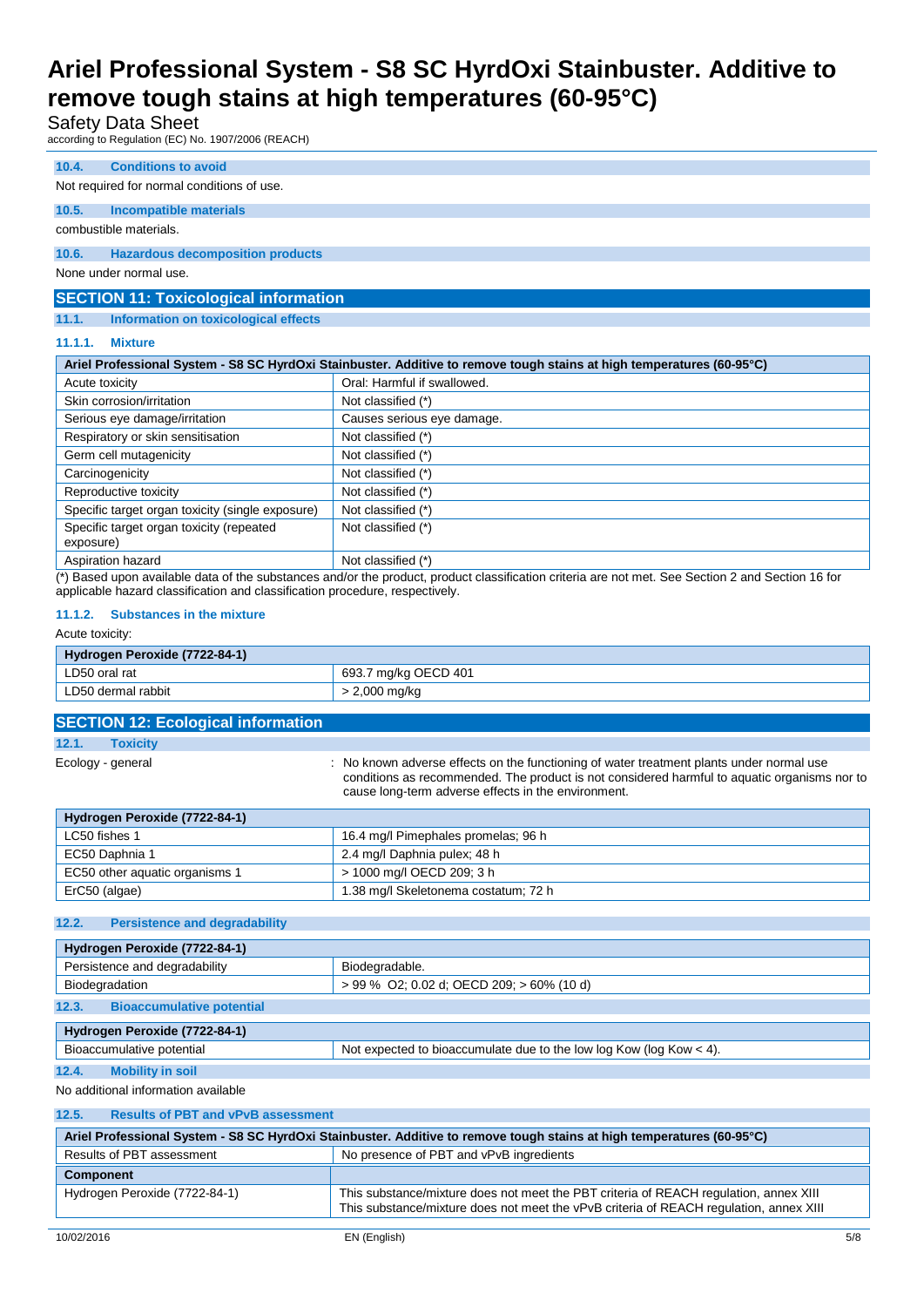## Safety Data Sheet

according to Regulation (EC) No. 1907/2006 (REACH)

| 12.6.                                                                                                 | <b>Other adverse effects</b>                                   |                                                                                                                                                                                                                                                                                                                                                                                                                                                                                                    |  |  |  |
|-------------------------------------------------------------------------------------------------------|----------------------------------------------------------------|----------------------------------------------------------------------------------------------------------------------------------------------------------------------------------------------------------------------------------------------------------------------------------------------------------------------------------------------------------------------------------------------------------------------------------------------------------------------------------------------------|--|--|--|
| No additional information available                                                                   |                                                                |                                                                                                                                                                                                                                                                                                                                                                                                                                                                                                    |  |  |  |
|                                                                                                       | <b>SECTION 13: Disposal considerations</b>                     |                                                                                                                                                                                                                                                                                                                                                                                                                                                                                                    |  |  |  |
| 13.1.<br>13.1.1.                                                                                      | <b>Waste treatment methods</b><br>Regional legislation (waste) | : Disposal must be done according to official regulations.                                                                                                                                                                                                                                                                                                                                                                                                                                         |  |  |  |
|                                                                                                       |                                                                |                                                                                                                                                                                                                                                                                                                                                                                                                                                                                                    |  |  |  |
| 13.1.2                                                                                                | Disposal recommendations                                       | : The waste codes/waste designations below are in accordance with EWC. Waste<br>must be delivered to an approved waste disposal company. The waste is to be kept<br>separate from other types of waste until its disposal. Do not throw waste product<br>into the sewer. Where possible recycling is preferred to disposal or incineration.<br>. For handling waste, see measures described in section 7. Empty, uncleaned<br>packaging need the same disposal considerations as filled packaging. |  |  |  |
| 13.1.3                                                                                                | EURAL Waste code product                                       | 20 01 29* - detergents containing dangerous substances<br>15 01 10* - packaging containing residues of or contaminated by dangerous<br>substances                                                                                                                                                                                                                                                                                                                                                  |  |  |  |
|                                                                                                       | <b>SECTION 14: Transport information</b>                       |                                                                                                                                                                                                                                                                                                                                                                                                                                                                                                    |  |  |  |
| 14.1.                                                                                                 | <b>UN number</b>                                               |                                                                                                                                                                                                                                                                                                                                                                                                                                                                                                    |  |  |  |
| UN-No<br>UN-No. (ICAO)                                                                                |                                                                | 2984<br>2984                                                                                                                                                                                                                                                                                                                                                                                                                                                                                       |  |  |  |
| 14.2.                                                                                                 | <b>UN proper shipping name</b>                                 |                                                                                                                                                                                                                                                                                                                                                                                                                                                                                                    |  |  |  |
|                                                                                                       | Proper Shipping Name                                           | : HYDROGEN PEROXIDE, AQUEOUS SOLUTION                                                                                                                                                                                                                                                                                                                                                                                                                                                              |  |  |  |
|                                                                                                       | Transport document description (ADR)                           | : UN 2984 HYDROGEN PEROXIDE, AQUEOUS SOLUTION, 5.1, III, (E)                                                                                                                                                                                                                                                                                                                                                                                                                                       |  |  |  |
| 14.3.                                                                                                 | <b>Transport hazard class(es)</b>                              |                                                                                                                                                                                                                                                                                                                                                                                                                                                                                                    |  |  |  |
| Class (UN)                                                                                            |                                                                | : 5.1                                                                                                                                                                                                                                                                                                                                                                                                                                                                                              |  |  |  |
| Class (ICAO)                                                                                          |                                                                | : 5.1 - Oxidizing substances                                                                                                                                                                                                                                                                                                                                                                                                                                                                       |  |  |  |
| Danger labels (UN)                                                                                    |                                                                | : 5.1                                                                                                                                                                                                                                                                                                                                                                                                                                                                                              |  |  |  |
|                                                                                                       |                                                                |                                                                                                                                                                                                                                                                                                                                                                                                                                                                                                    |  |  |  |
| 14.4.                                                                                                 | <b>Packing group</b>                                           |                                                                                                                                                                                                                                                                                                                                                                                                                                                                                                    |  |  |  |
| Packing group (UN)                                                                                    |                                                                | $\pm$ III                                                                                                                                                                                                                                                                                                                                                                                                                                                                                          |  |  |  |
| 14.5.<br>Other information                                                                            | <b>Environmental hazards</b>                                   | : No supplementary information available.                                                                                                                                                                                                                                                                                                                                                                                                                                                          |  |  |  |
| 14.6.                                                                                                 | <b>Special precautions for user</b>                            |                                                                                                                                                                                                                                                                                                                                                                                                                                                                                                    |  |  |  |
|                                                                                                       |                                                                |                                                                                                                                                                                                                                                                                                                                                                                                                                                                                                    |  |  |  |
| 14.6.1.                                                                                               | <b>Overland transport</b>                                      |                                                                                                                                                                                                                                                                                                                                                                                                                                                                                                    |  |  |  |
| Transport regulations (RID)<br>Subject to the provisions<br>Hazard identification number (Kemler No.) |                                                                | : 50                                                                                                                                                                                                                                                                                                                                                                                                                                                                                               |  |  |  |
|                                                                                                       | Classification code (UN)                                       | $:$ O1                                                                                                                                                                                                                                                                                                                                                                                                                                                                                             |  |  |  |
| Orange plates                                                                                         |                                                                | 50<br>2984                                                                                                                                                                                                                                                                                                                                                                                                                                                                                         |  |  |  |
| Special provisions (ADR)                                                                              |                                                                | $\therefore 65$                                                                                                                                                                                                                                                                                                                                                                                                                                                                                    |  |  |  |
| Transport category (ADR)                                                                              |                                                                | 3                                                                                                                                                                                                                                                                                                                                                                                                                                                                                                  |  |  |  |
| Tunnel restriction code<br>$\div$ E<br>: 51<br>Limited quantities (ADR)                               |                                                                |                                                                                                                                                                                                                                                                                                                                                                                                                                                                                                    |  |  |  |
| Excepted quantities (ADR)                                                                             |                                                                | : E1                                                                                                                                                                                                                                                                                                                                                                                                                                                                                               |  |  |  |
| EAC code                                                                                              | : 2R                                                           |                                                                                                                                                                                                                                                                                                                                                                                                                                                                                                    |  |  |  |
| 14.6.2.                                                                                               | <b>Transport by sea</b><br>Transport regulations (IMDG)        | : Subject to the provisions                                                                                                                                                                                                                                                                                                                                                                                                                                                                        |  |  |  |
| 14.6.3.                                                                                               | <b>Air transport</b>                                           |                                                                                                                                                                                                                                                                                                                                                                                                                                                                                                    |  |  |  |
|                                                                                                       | Transport regulations (IATA)                                   | : Subject to the provisions                                                                                                                                                                                                                                                                                                                                                                                                                                                                        |  |  |  |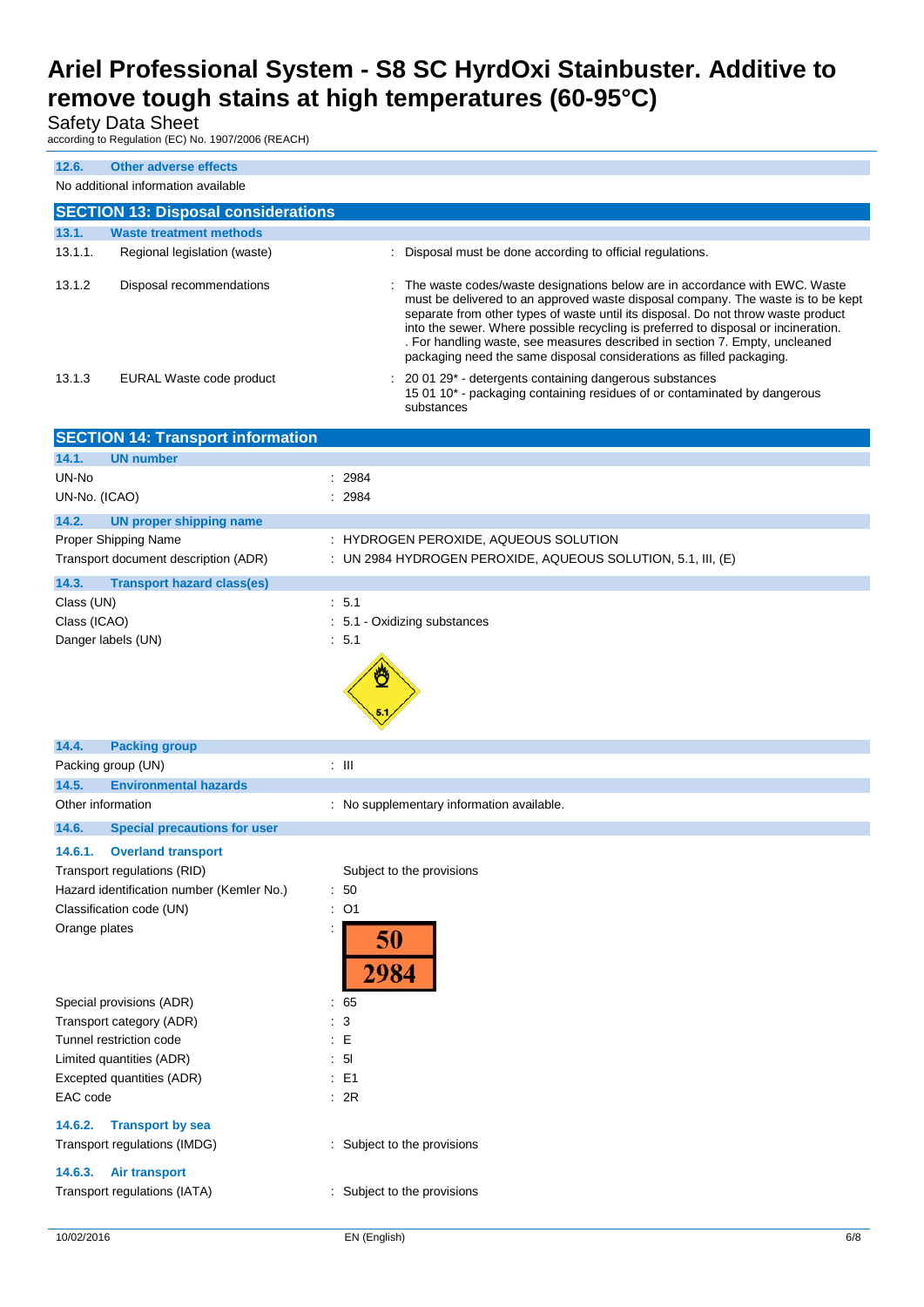Safety Data Sheet

according to Regulation (EC) No. 1907/2006 (REACH)

| 14.7.<br>Transport in bulk according to Annex II of MARPOL 73/78 and the IBC Code                       |                                                                                                                                                                                                                                                                                                                                                                                                |  |  |  |  |  |
|---------------------------------------------------------------------------------------------------------|------------------------------------------------------------------------------------------------------------------------------------------------------------------------------------------------------------------------------------------------------------------------------------------------------------------------------------------------------------------------------------------------|--|--|--|--|--|
| Not applicable                                                                                          |                                                                                                                                                                                                                                                                                                                                                                                                |  |  |  |  |  |
| <b>SECTION 15: Regulatory information</b>                                                               |                                                                                                                                                                                                                                                                                                                                                                                                |  |  |  |  |  |
| Ingredient label                                                                                        | : 15-30% Oxygen-based bleaching agents; Disinfectants.                                                                                                                                                                                                                                                                                                                                         |  |  |  |  |  |
| 15.1.<br>Safety, health and environmental regulations/legislation specific for the substance or mixture |                                                                                                                                                                                                                                                                                                                                                                                                |  |  |  |  |  |
| 15.1.1.<br><b>EU-Regulations</b>                                                                        |                                                                                                                                                                                                                                                                                                                                                                                                |  |  |  |  |  |
| Contains no REACH substances with Annex XVII restrictions                                               |                                                                                                                                                                                                                                                                                                                                                                                                |  |  |  |  |  |
| Contains no substance on the REACH candidate list                                                       |                                                                                                                                                                                                                                                                                                                                                                                                |  |  |  |  |  |
| Contains no REACH Annex XIV substances                                                                  |                                                                                                                                                                                                                                                                                                                                                                                                |  |  |  |  |  |
| CESIO recommendations                                                                                   | : The surfactant(s) contained in this preparation complies(comply) with the biodegradability<br>criteria as laid down in Regulation (EC) No.648/2004 on detergents. Data to support this<br>assertion are held at the disposal of the competent authorities of the Member States and will be<br>made available to them, at their direct request or at the request of a detergent manufacturer. |  |  |  |  |  |
| Other information, restriction and prohibition<br>regulations                                           | : Classification according to Regulation (EC) No. 1272/2008 [CLP]. Registration, Evaluation,<br>Authorisation and Restriction of Chemicals Regulation (EC) No 1907/2006. Regulation (EC)<br>No. 648/2004 of 31 March 2004 on detergents. Biocide Directive (98/8/EC).                                                                                                                          |  |  |  |  |  |
| 15.1.2.<br><b>National regulations</b><br>No additional information available                           |                                                                                                                                                                                                                                                                                                                                                                                                |  |  |  |  |  |
| 15.2.<br><b>Chemical safety assessment</b>                                                              |                                                                                                                                                                                                                                                                                                                                                                                                |  |  |  |  |  |

No chemical safety assessment has been carried out

| <b>SECTION 16: Other information</b> |                                                                                                                                                                                                                                                                                         |
|--------------------------------------|-----------------------------------------------------------------------------------------------------------------------------------------------------------------------------------------------------------------------------------------------------------------------------------------|
| 16.1.<br>Indication of changes       |                                                                                                                                                                                                                                                                                         |
| Indication of changes                | : Change in SECTION 2: Hazards identification<br>Change in SECTION 1: Identification of the substance/mixture and of the company/undertaking<br>Change in SECTION 12: Ecological information<br>Change in SECTION 15: Regulatory information<br>Change in SECTION 16: Other information |

#### **16.2. Abbreviations and acronyms**

LC50: Lethal Concentration to 50 % of a test population. LD50: Lethal Dose to 50% of a test population (Median Lethal Dose). PBT: Persistent, Bioaccumulative and Toxic substance. PNEC(s): Predicted No Effect Concentration(s). vPvB: Very Persistent and Very Bioaccumulative. AND: European Agreement concerning the International Carriage of Dangerous Goods by Inland Waterways. ATE: Acute Toxicity Estimate.

| Classification and procedure used to derive the classification for mixtures according to Regulation (EC) 1272/2008 [CLP]<br>16.3. |                                                                                            |                                                |  |  |
|-----------------------------------------------------------------------------------------------------------------------------------|--------------------------------------------------------------------------------------------|------------------------------------------------|--|--|
| Classification according to Regulation (EC) No. 1272/2008 [CLP]                                                                   |                                                                                            | classification procedure                       |  |  |
| Acute Tox. 4 (Oral)                                                                                                               |                                                                                            | Calculation method                             |  |  |
| Eye Dam. 1                                                                                                                        |                                                                                            | Calculation method                             |  |  |
| Relevant R-phrases and/or H-statements (number and full text) for mixture and substances<br>16.4.                                 |                                                                                            |                                                |  |  |
| Acute Tox. 4 (Inhalation: vapour)                                                                                                 |                                                                                            | Acute toxicity (inhalation: vapour) Category 4 |  |  |
| Acute Tox. 4 (Oral)                                                                                                               | Acute toxicity (oral), Category 4                                                          |                                                |  |  |
| Aquatic Chronic 3                                                                                                                 | Hazardous to the aquatic environment - Chronic Hazard, Category 3                          |                                                |  |  |
| Eye Dam. 1                                                                                                                        | Serious eye damage/eye irritation, Category 1                                              |                                                |  |  |
| Ox. Lig. 1                                                                                                                        | Oxidising Liquids, Category 1                                                              |                                                |  |  |
| Skin Corr, 1A                                                                                                                     | Skin corrosion/irritation, Category 1A                                                     |                                                |  |  |
| STOT SE 3                                                                                                                         | Specific target organ toxicity — Single exposure, Category 3, Respiratory tract irritation |                                                |  |  |
| H <sub>271</sub>                                                                                                                  | May cause fire or explosion; strong oxidiser                                               |                                                |  |  |
| H302                                                                                                                              | Harmful if swallowed                                                                       |                                                |  |  |
| H314                                                                                                                              | Causes severe skin burns and eye damage                                                    |                                                |  |  |
| H318                                                                                                                              | Causes serious eye damage.                                                                 |                                                |  |  |
| H332                                                                                                                              | Harmful if inhaled                                                                         |                                                |  |  |
| H335                                                                                                                              | May cause respiratory irritation                                                           |                                                |  |  |
| H412                                                                                                                              | Harmful to aquatic life with long lasting effects.                                         |                                                |  |  |
| $\sim$ $\sim$ $\sim$                                                                                                              |                                                                                            |                                                |  |  |

#### **16.5. Training advice**

Normal use of this product shall imply use in accordance with the instructions on the packaging.